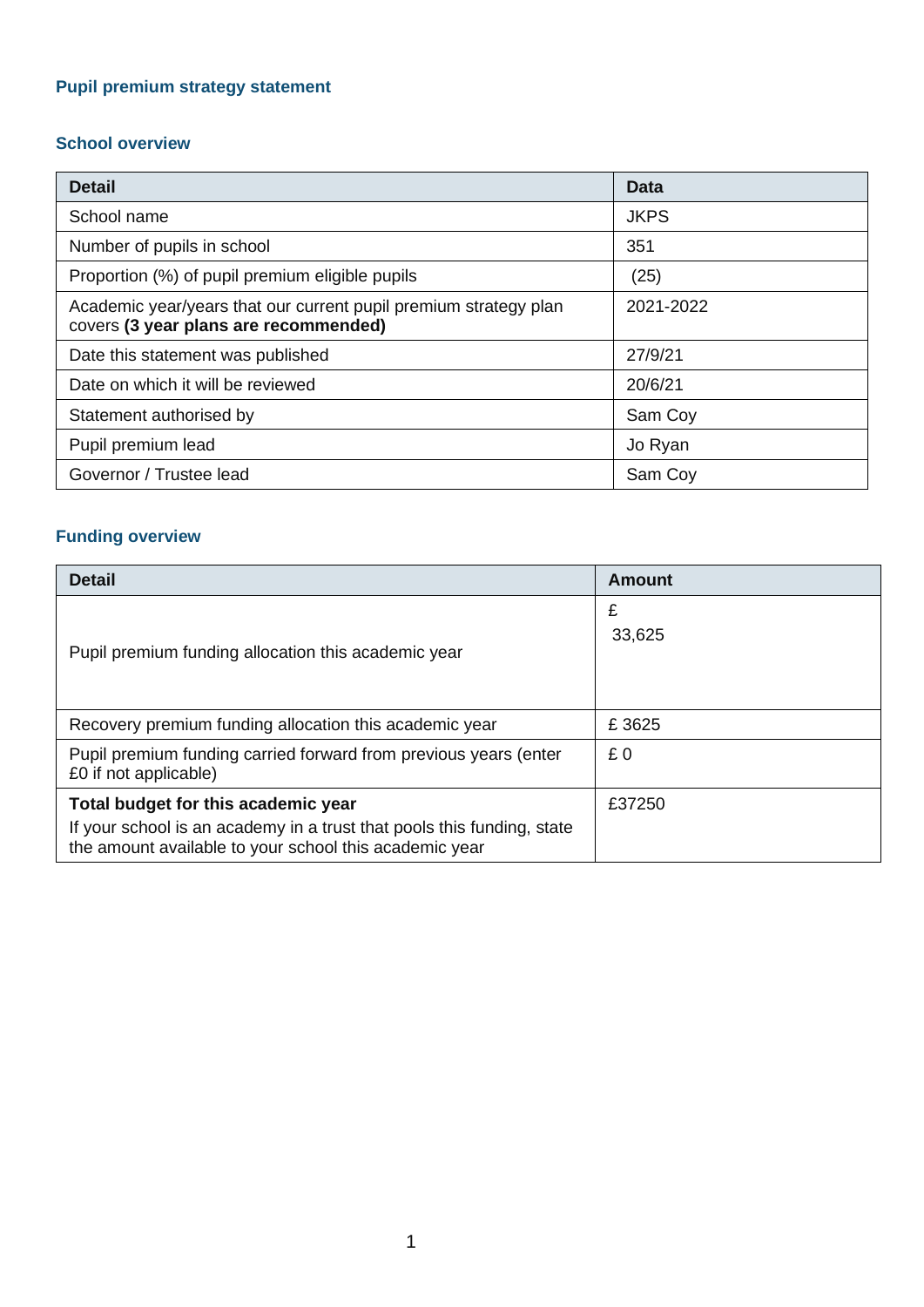### **Part A: Pupil premium strategy plan**

#### **Statement of intent**

As a school we are committed to raising the achievement for pupils who are eligible for Pupil Premium and understand that many of these pupils must make accelerated progress compared to non-eligible pupils to achieve this. We, as a school, are able to determine how best to use the Pupil Premium grant to support pupils and raise education attainment; we create an overall package of support aimed to tackle a range of barriers as specified in the PP spending plan attached.

#### **Guiding Principles:**

- We ensure that teaching and learning opportunities meet the needs of all the pupils
- We ensure that appropriate provision is made for pupils who belong to vulnerable groups, this includes ensuring that the needs of socially disadvantaged pupils are adequately assessed and addressed
- In making provision for socially disadvantaged pupils, we recognise that not all pupils who receive free school meals will be socially disadvantaged
- We also recognise that not all pupils who are socially disadvantaged are registered or qualify for free school meals.
- We reserve the right to allocate the Pupil Premium funding to support any pupil or groups of pupils the school has legitimately identified as being socially disadvantaged.
- Pupil premium funding will be allocated following a needs analysis which will identify priority classes, groups or individuals.
- Limited funding and resources means that not all children receiving free school meals will be in receipt of pupil premium interventions at one time

| This details the key challenges to achievement that we have identified among our disadvantaged pupils. |                                                                                |  |  |  |
|--------------------------------------------------------------------------------------------------------|--------------------------------------------------------------------------------|--|--|--|
| <b>Challenge number</b>                                                                                | <b>Detail of challenge</b>                                                     |  |  |  |
| 1 Phonics                                                                                              | We have a lot of new staff who need to be trained in phonics                   |  |  |  |
|                                                                                                        | External audits show a new need for more training in phonics                   |  |  |  |
| 2 Slow to progress children                                                                            | Data analysis show that there are small groups of children in KS2 who are slow |  |  |  |
|                                                                                                        | to progress and working at just below ARE                                      |  |  |  |
| 3 Not enough physical                                                                                  | That many children are missing out on enough physical activity, due to the     |  |  |  |
| movement                                                                                               | pandemic                                                                       |  |  |  |
| 4 Access to cultural capital                                                                           | Due to the pandemic and changes in peoples living situations, not all children |  |  |  |
|                                                                                                        | have been able to access the wealth of local cultural capital                  |  |  |  |

#### **Challenges**

**Intended outcomes** 

This explains the outcomes we are aiming for **by the end of our current strategy plan**, and how we will measure whether they have been achieved.

| Intended outcome                              | <b>Success criteria</b>                                       |
|-----------------------------------------------|---------------------------------------------------------------|
| To improve the rates of reading in the bottom | Fidelity to programme                                         |
| 20%                                           | Bottom 20% receive daily targeted interventions               |
| To improve the participation rates in games   | Children move more                                            |
| and clubs                                     | Less minor behavioural problems at lunchtime                  |
|                                               | Children have a greater offer of sports and clubs on offer to |
|                                               | them                                                          |
| To ensure that all children access trips and  | Funding for families who cannot afford trips                  |
| outings                                       | Funding for coaches to ensure that trips are affordable       |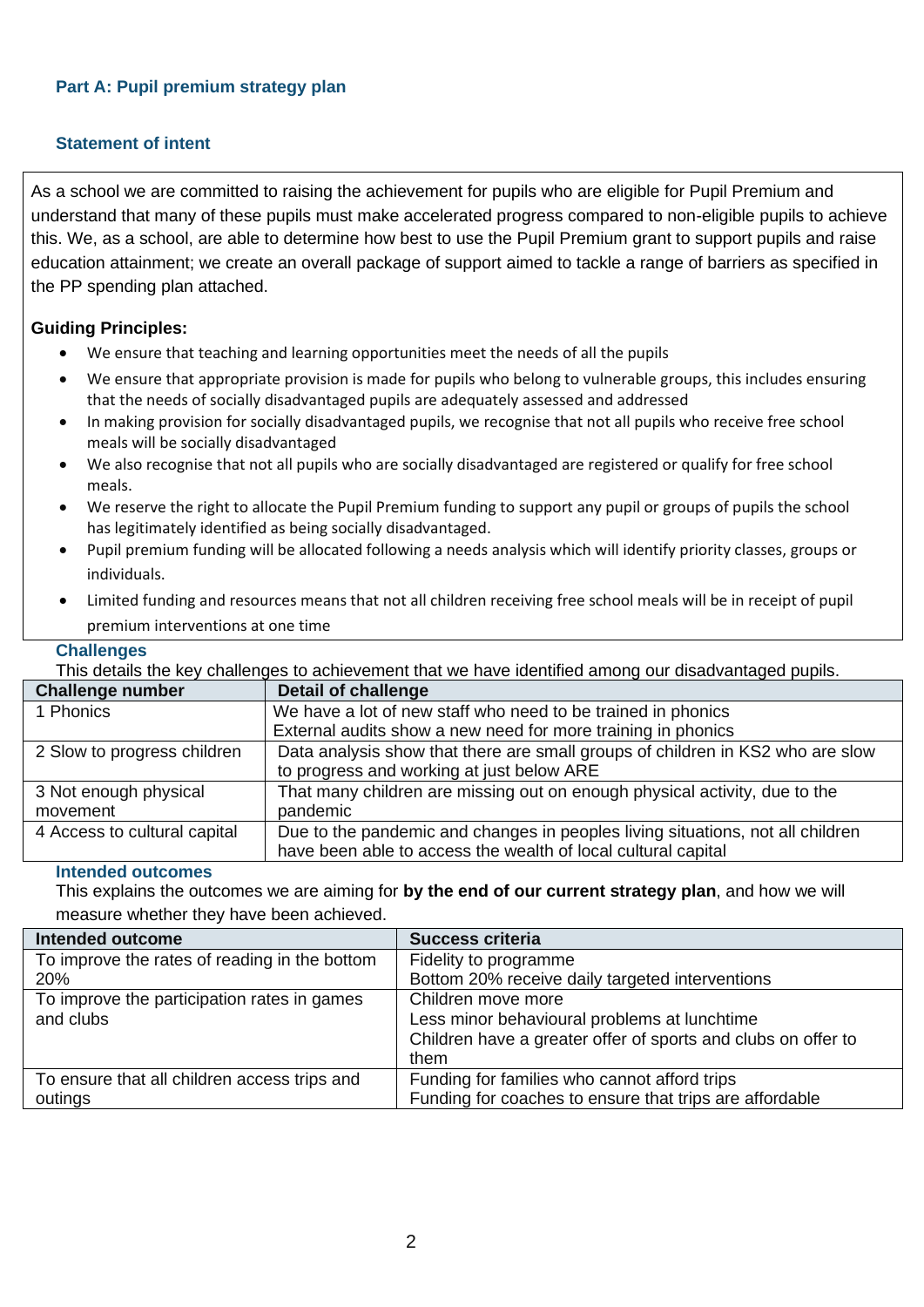### Activity in this academic year

This details how we intend to spend our pupil premium (and recovery premium funding) **this academic year** to address the challenges listed above.

## **Teaching- teaching of RWI**

Budgeted cost: £3000

| <b>Activity</b>                              | Evidence that supports this approach                                              | Challenge number(s)<br>addressed |
|----------------------------------------------|-----------------------------------------------------------------------------------|----------------------------------|
| Upskill new staff in<br>teaching RWI phonics | To ensure that the bottom 20% of children have<br>accelerated progress in reading | Ensuing fidelity to<br>programme |
| Purchase resources to<br>match               |                                                                                   |                                  |

## **Targeted academic support- tutoring**

Budgeted cost: £ *8000*

| <b>Activity</b>                                                            | Evidence that supports this approach                                                                                                                                         | Challenge number(s)<br>addressed                                                                                                                                                           |
|----------------------------------------------------------------------------|------------------------------------------------------------------------------------------------------------------------------------------------------------------------------|--------------------------------------------------------------------------------------------------------------------------------------------------------------------------------------------|
| To employ tow tutors to<br>support with stuck<br>children in Years 3,4,5,6 | To pre-teach to those children who have<br>been identified with struggling with maths<br>concepts<br>Writing conferencing with children who<br>need support in there writing | Ensure misconceptions are<br>addressed<br>To allow children to consolidate<br>and build upon their learning<br>That rates of progression with<br>previously slow to progress ch<br>improve |

#### **Wider strategies- play time and after school offer**

Budgeted cost: £ *20,000 + £6000 = £26000*

| <b>Activity</b>                   | <b>Evidence that supports this</b><br>approach | <b>Challenge</b>       |
|-----------------------------------|------------------------------------------------|------------------------|
| Employ sports coaches at          | To ensure quality games are on                 | Staff are aware of how |
| breaktimes and lunches to         | offer at break time and lunchtimes             | physical activity      |
| improve provision                 | That children can access ASC                   | improve wellbeing      |
| To offer a greater variety of     | club                                           | After Covid-coaches    |
| free and paid for physical ASC    | Wellbeing of children will improve             | need to be used for    |
| • To ensure that all children can | Enable all children to access their            | trips- which makes the |
| access trips and outings          | local cultural capital                         | trips prohibitive      |

#### **Total budgeted cost: £ 37000**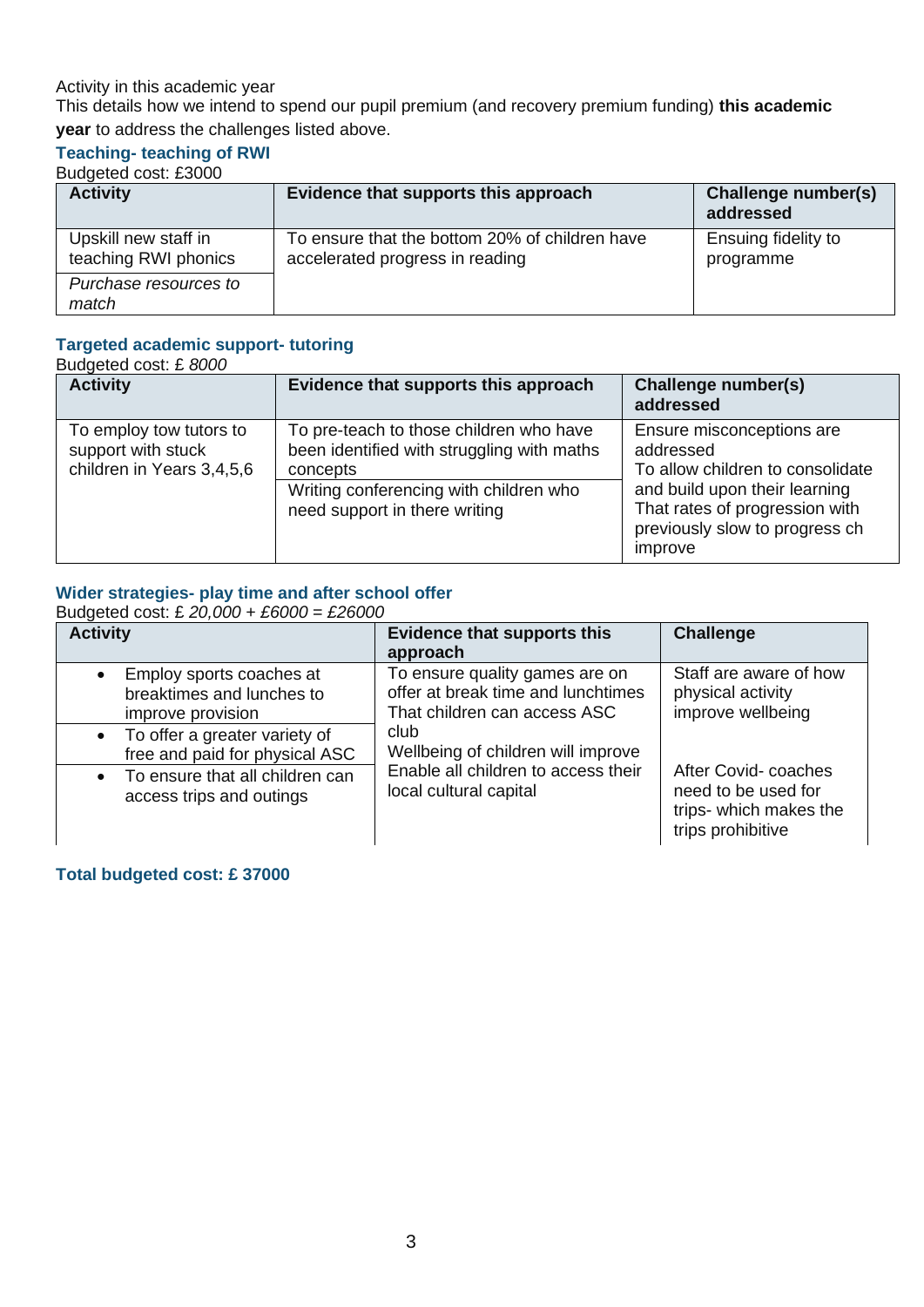### **Part B: Review of outcomes in the previous academic year**

#### **Pupil premium strategy outcomes**

This details the impact that our pupil premium activity had on pupils in the 2020 to 2021 academic year.

|                         | Last year's targets: Priority 1 Outcomes:                                                                     |                                                    |                                              |                              |            |                   |           | <b>Measure</b>                                                                           | <b>Activity</b>    |                                                                                                               |  |  |  |
|-------------------------|---------------------------------------------------------------------------------------------------------------|----------------------------------------------------|----------------------------------------------|------------------------------|------------|-------------------|-----------|------------------------------------------------------------------------------------------|--------------------|---------------------------------------------------------------------------------------------------------------|--|--|--|
|                         | All FSM children received additional guide groups                                                             |                                                    |                                              |                              |            |                   |           | <b>Priority 1</b>                                                                        |                    | To ensure all FSM children receive additional guided group                                                    |  |  |  |
|                         | and were offered catch up session, end of year data.                                                          |                                                    |                                              |                              |            | <b>Priority 2</b> |           | and catch up sessions<br>To support social and emotional wellbeing of FSM to ensure they |                    |                                                                                                               |  |  |  |
|                         |                                                                                                               | End of year data show that more FSM meal are       |                                              |                              |            |                   |           |                                                                                          |                    | can access learning as well as possible                                                                       |  |  |  |
|                         | school data.                                                                                                  | working just below ARE, which is inline with whole |                                              |                              |            |                   |           | <b>Barriers to learning</b><br>these priorities address                                  | achieve            | That 40% of our disadvantaged children are on the SEN<br>register and this may make progression rates hard to |  |  |  |
|                         |                                                                                                               |                                                    |                                              |                              |            |                   |           | <b>Projected spending</b><br>£32,000                                                     |                    |                                                                                                               |  |  |  |
|                         |                                                                                                               | <b>Reading</b>                                     |                                              |                              | Writing    |                   |           | <b>Maths</b>                                                                             |                    |                                                                                                               |  |  |  |
|                         | <b>WB</b>                                                                                                     | $W+$                                               | <b>GD</b>                                    | <b>WB</b>                    | $W+$       | <b>GD</b>         | <b>WB</b> | $W+$                                                                                     | <b>GD</b>          |                                                                                                               |  |  |  |
|                         |                                                                                                               | and                                                |                                              |                              | and        |                   |           | and                                                                                      |                    |                                                                                                               |  |  |  |
|                         |                                                                                                               | <b>Sec</b>                                         |                                              |                              | <b>Sec</b> |                   |           | <b>Sec</b>                                                                               |                    |                                                                                                               |  |  |  |
| 1                       | 9%                                                                                                            | 70%                                                | 21%                                          | $2\%$                        | 80%        | 18%               | 8%        | 54%                                                                                      | 38%                |                                                                                                               |  |  |  |
| $\overline{2}$          |                                                                                                               |                                                    |                                              |                              |            |                   |           |                                                                                          |                    |                                                                                                               |  |  |  |
|                         | 10%                                                                                                           | 52%                                                | 38%                                          | 10%                          | 52%        | 38%               | 8%        | 54%                                                                                      | 38%                |                                                                                                               |  |  |  |
| $\overline{\mathbf{3}}$ | 6%                                                                                                            | 57%                                                | 37%                                          | 21%                          | 61%        | 18%               | 17%       | 61%                                                                                      | 22%                |                                                                                                               |  |  |  |
| 4                       |                                                                                                               |                                                    |                                              |                              |            |                   |           |                                                                                          |                    |                                                                                                               |  |  |  |
|                         | 12%                                                                                                           | 55%                                                | 33%                                          | 15%                          | 64%        | 21%               | 19%       | 52%                                                                                      | 29%                |                                                                                                               |  |  |  |
| 5                       | 16%                                                                                                           | 64%                                                | 24%                                          | 15%                          | 64%        | 21%               | 12%       | 64%                                                                                      | 24%                |                                                                                                               |  |  |  |
| 6                       | 12%                                                                                                           | 53%                                                | 35%                                          | 20%                          | 62%        | 18%               | 21%       | 38%                                                                                      | 41%                |                                                                                                               |  |  |  |
|                         |                                                                                                               |                                                    |                                              |                              |            |                   |           |                                                                                          |                    |                                                                                                               |  |  |  |
|                         | Target Tracker                                                                                                |                                                    | <b>Steps Attainment Summary</b>              |                              |            | 27 September 2021 |           |                                                                                          |                    |                                                                                                               |  |  |  |
|                         |                                                                                                               |                                                    | Y1, Y2, Y3, Y4, Y5, Y6, Y7 - FSM (20 pupils) |                              |            |                   |           |                                                                                          | Year 5 (4 pupils)  | Number of Pupils (%) assessed in                                                                              |  |  |  |
|                         | <b>Number of Pupils (%) assessed in</b><br>Year 1 (4 pupils)<br>each Step as at Year 1 Autumn 1<br><b>Not</b> |                                                    |                                              |                              |            |                   |           |                                                                                          | Subject<br>Reading | 2 <sub>b</sub><br>2w <sub>1</sub><br>(25.0%)<br>(50.0%)(25.0%)                                                |  |  |  |
|                         |                                                                                                               | <b>Subject</b>                                     | 2w<br>$2w+$                                  | $2s$ $2s+$<br>3 <sub>b</sub> | $3b+$      |                   |           |                                                                                          |                    |                                                                                                               |  |  |  |





#### Priority 2

During the pandemic when the school was closed, we ensure that we invited in all of our most vulnerable students and with any family who struggled with DFE laptops and routers, or emote learning in general, we invited them into school to ensure that all families could access education. Out take up of remote education and those that were in school ensure all children at JKPS received their normal excellent education.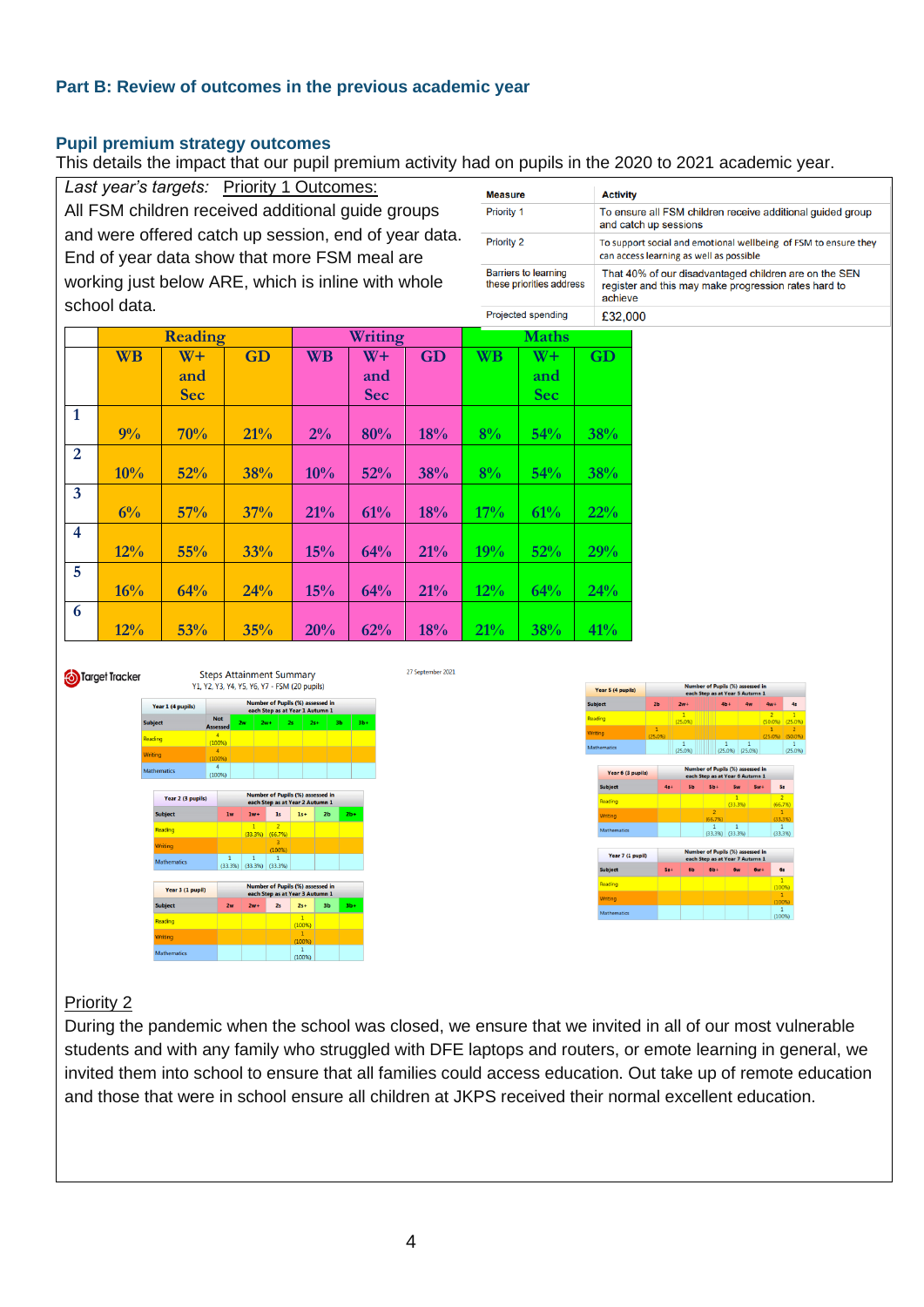# **Externally provided programmes**

*Please include the names of any non-DfE programmes that you purchased in the previous academic year. This will help the Department for Education identify which ones are popular in England*

| <b>Programme</b>                             | <b>Provider</b>      |
|----------------------------------------------|----------------------|
| London South Teaching Alliance NQT programme | <b>NQT Programme</b> |
| Teach First Programme                        | ECT programme        |

# **Service pupil premium funding (optional)**

*For schools that receive this funding, you may wish to provide the following information:* 

| <b>Measure</b>                                                                    | <b>Details</b>                                                   |
|-----------------------------------------------------------------------------------|------------------------------------------------------------------|
| How did you spend your service pupil premium<br>allocation last academic year?    | On tutors<br>Additional ELSA funding and adults in<br>classrooms |
| What was the impact of that spending on service<br>pupil premium eligible pupils? | That the gap between FSP and non did not<br>grow                 |

| Year 4 (4 pupils)  | Number of Pupils (%) assessed in<br>each Step as at Year 4 Autumn 1 |                                     |  |              |              |                          |  |  |  |
|--------------------|---------------------------------------------------------------------|-------------------------------------|--|--------------|--------------|--------------------------|--|--|--|
| <b>Subject</b>     | 3b                                                                  | $3s+$<br>$3b+$<br>$3w+$<br>3w<br>3s |  |              |              |                          |  |  |  |
| Reading            |                                                                     |                                     |  | 1<br>(25.0%) | 1<br>(25.0%) | $\overline{2}$<br>(50.0% |  |  |  |
| <b>Writing</b>     |                                                                     |                                     |  |              | 2<br>(50.0%  | $\overline{2}$<br>(50.0% |  |  |  |
| <b>Mathematics</b> |                                                                     |                                     |  |              | 3<br>(75.0%) | (25.0%)                  |  |  |  |